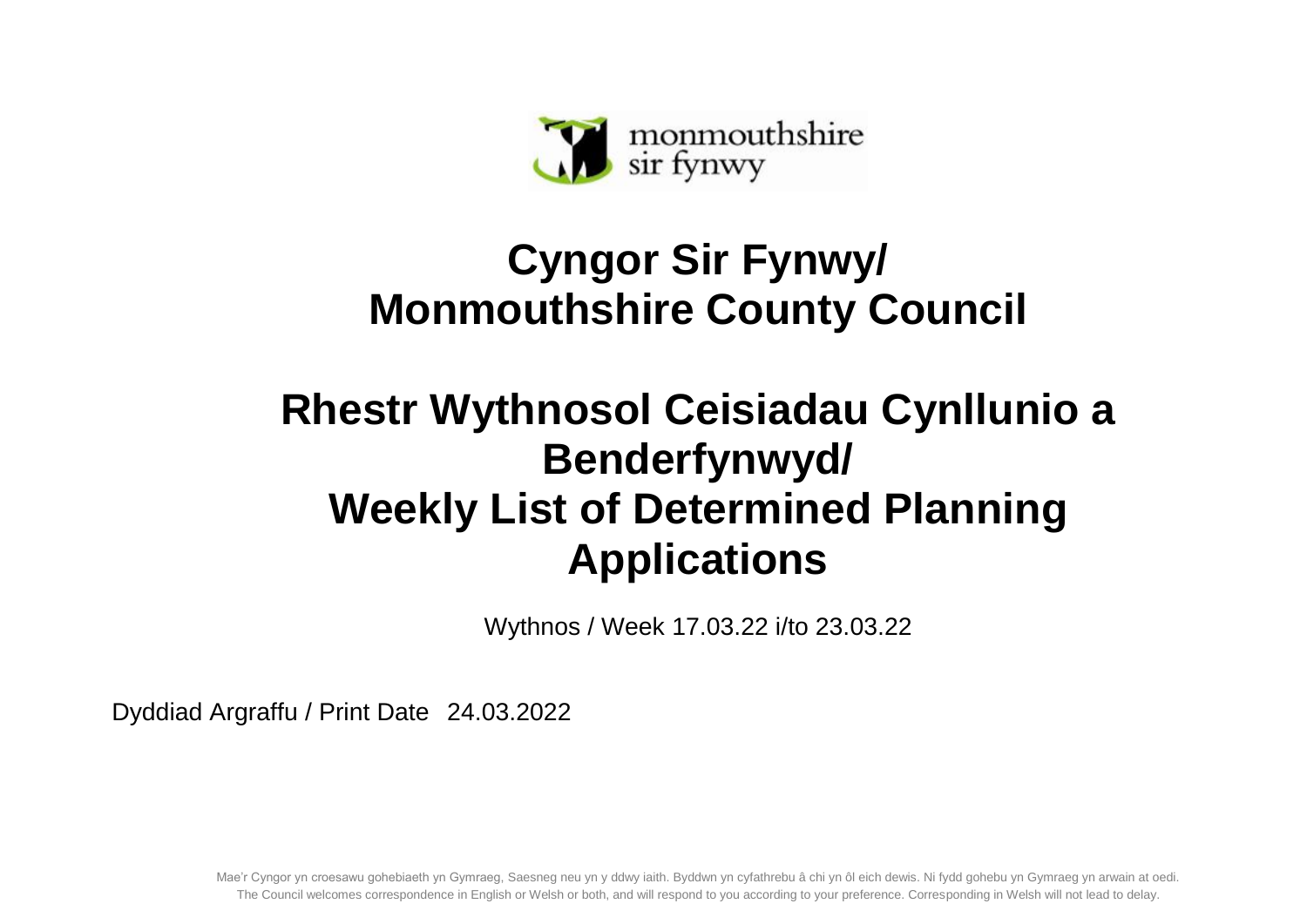| Ward/Ward                                                              | <b>Rhif Cais/</b><br><b>Application</b><br><b>Number</b> | Disgrifia d o'r<br>Datblygiad/<br><b>Development</b><br><b>Description</b>                                                                                                                                                                                                                                                                                                                                                                                                         | <b>Cyfeiriad Safle/</b><br><b>Site Address</b>                                                      | Penderfyniad/<br><b>Decision</b> | Dyddiad y<br>Penderfyniad/<br><b>Decision Date</b> | Lefel Penderfyniad/<br><b>Decision Level</b> |
|------------------------------------------------------------------------|----------------------------------------------------------|------------------------------------------------------------------------------------------------------------------------------------------------------------------------------------------------------------------------------------------------------------------------------------------------------------------------------------------------------------------------------------------------------------------------------------------------------------------------------------|-----------------------------------------------------------------------------------------------------|----------------------------------|----------------------------------------------------|----------------------------------------------|
| <b>Cantref</b><br>Plwyf/ Parish:<br>Abergavenny<br><b>Town Council</b> | DM/2021/00499                                            | Construction of new porch,<br>extension to existing<br>outbuilding and<br>construction of second<br>storey over existing single-<br>storey garden room.                                                                                                                                                                                                                                                                                                                            | 79 North Street<br>Abergavenny<br>Monmouthshire<br>NP77EB                                           | Approve                          | 18.03.2022                                         | <b>Delegated Officer</b>                     |
| Lansdown<br>Plwyf/ Parish:<br>Abergavenny<br><b>Town Council</b>       | DM/2022/00332                                            | To under take some<br>maintenance work to the<br>Robinia Pseudoacacia T1<br>at the above property.<br>We propose to follow the<br>guidance as set out by the<br>consultant her<br>recommendations are<br>attached.<br>To re pollard the tree and<br>remove any dead wood<br>along with any branches<br>which are interfering with<br>the BT line, we would also<br>like to sever the Ivy<br>around the base of the<br>tree and remove it form<br>the upper ranches of the<br>tree. | The Cottage<br><b>Grove Mansions</b><br>24 Lansdown Road<br>Abergavenny<br>Monmouthshire<br>NP7 6AN | Approve                          | 23.03.2022                                         | <b>Delegated Officer</b>                     |
| Wyesham                                                                | DM/2022/00113                                            | Construction of a single<br>storey detached garage,                                                                                                                                                                                                                                                                                                                                                                                                                                | 11 Wyesham<br>Avenue                                                                                | Approve                          | 18.03.2022                                         | Delegated Officer                            |
| Plwyf/ Parish:                                                         |                                                          | with apex roof. located at                                                                                                                                                                                                                                                                                                                                                                                                                                                         | Wyesham                                                                                             |                                  |                                                    |                                              |
| Monmouth                                                               |                                                          | the rear Northern corner                                                                                                                                                                                                                                                                                                                                                                                                                                                           | Monmouth                                                                                            |                                  |                                                    |                                              |
| <b>Town Council</b>                                                    |                                                          | boundary of the property                                                                                                                                                                                                                                                                                                                                                                                                                                                           | Monmouthshire                                                                                       |                                  |                                                    |                                              |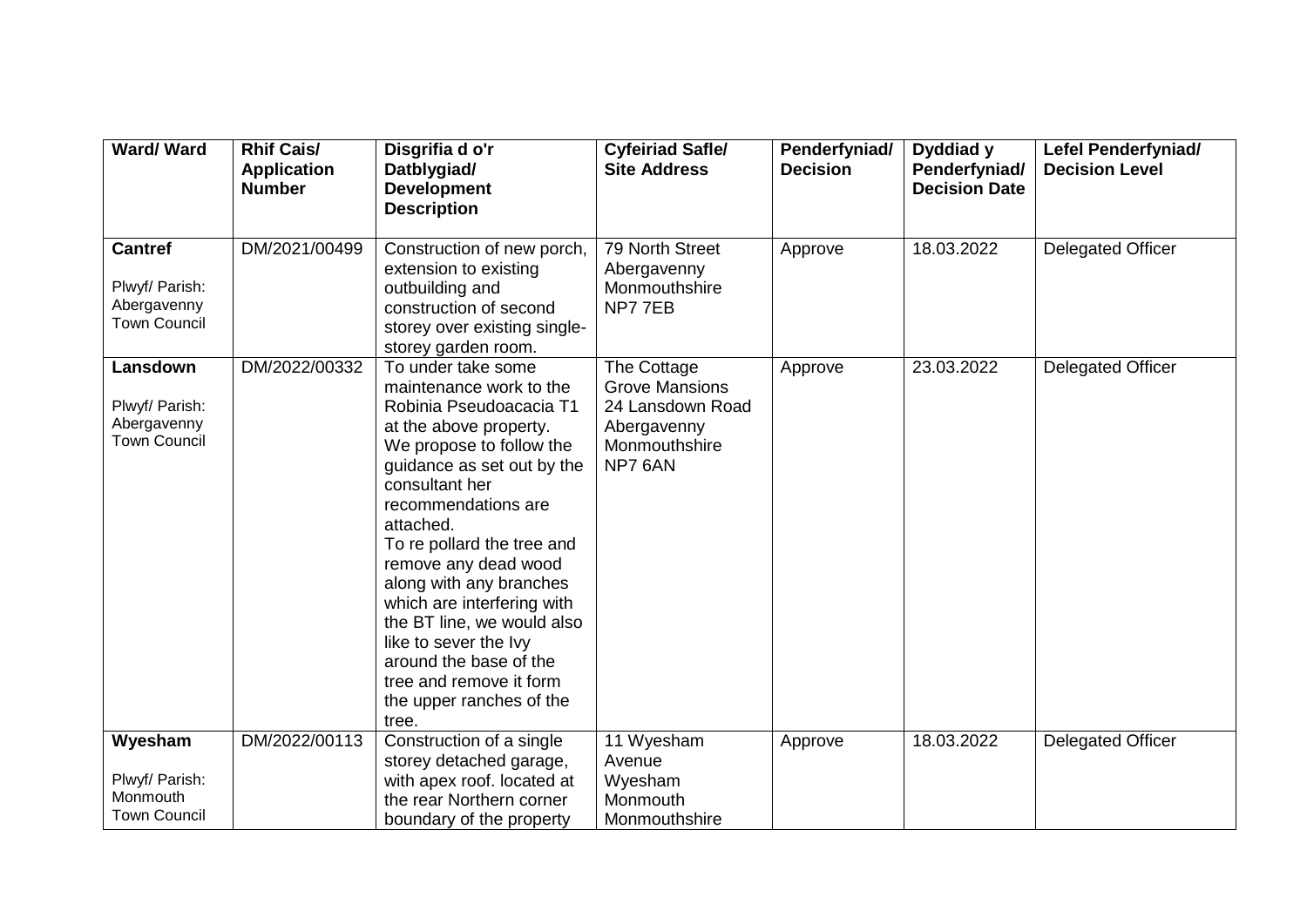|                                                                                      |               | replacing what was an old<br>unsafe, now demolished,<br>single pitch garage of the<br>same size.                    | <b>NP25 3NE</b>                                                                                                         |         |            |                          |
|--------------------------------------------------------------------------------------|---------------|---------------------------------------------------------------------------------------------------------------------|-------------------------------------------------------------------------------------------------------------------------|---------|------------|--------------------------|
| <b>Llanover</b><br>Plwyf/ Parish:<br>Llanarth<br>Community<br>Council                | DM/2020/01557 | Raising of an existing<br>flood defence bund by<br>2.3m including a 3.5m<br>retaining wall and<br>associated works. | The Mill<br>Clytha Road<br><b>Bettws Newydd</b><br><b>Usk</b><br>Monmouthshire<br><b>NP15 1JT</b>                       | Approve | 22.03.2022 | <b>Delegated Officer</b> |
| <b>Llanover</b><br>Plwyf/ Parish:<br>Llanarth<br>Community<br>Council                | DM/2022/00240 | Installation of ground<br>mounted 10Kw solar PV<br>system within the<br>domestic garden.                            | <b>Brynawelon</b><br>John Smiths Lane<br><b>Great Oak</b><br>Bryngwyn<br><b>Usk</b><br>Monmouthshire<br><b>NP15 2DA</b> | Approve | 21.03.2022 | <b>Delegated Officer</b> |
| <b>Mitchel Troy</b><br>Plwyf/ Parish:<br><b>Mitchel Troy</b><br>Community<br>Council | DM/2021/00790 | Erection of garage and<br>store with driveway.                                                                      | Tal Y Van Lodge<br><b>Mitchel Troy Road</b><br>Dingestow<br>Monmouth<br>Monmouthshire<br><b>NP25 4BG</b>                | Approve | 22.03.2022 | <b>Delegated Officer</b> |
| <b>Llanbadoc</b><br>Plwyf/ Parish:<br>Gwehelog Fawr<br>Community<br>Council          | DM/2021/01982 | Alterations and extensions<br>to existing dormer<br>detached bungalow                                               | The Haven<br>Llancayo Road<br>Gwehelog<br><b>Usk</b><br>Monmouthshire<br><b>NP15 1JH</b>                                | Approve | 17.03.2022 | <b>Delegated Officer</b> |
| <b>Llanbadoc</b><br>Plwyf/ Parish:<br>Llanbadoc                                      | DM/2022/00157 | Non material amendments<br>in relation to planning<br>permission<br>DM/2021/00200 (Infill                           | Long Acres<br>Cefn Mawr Lane<br>Monkswood<br><b>Usk</b>                                                                 | Approve | 17.03.2022 | <b>Delegated Officer</b> |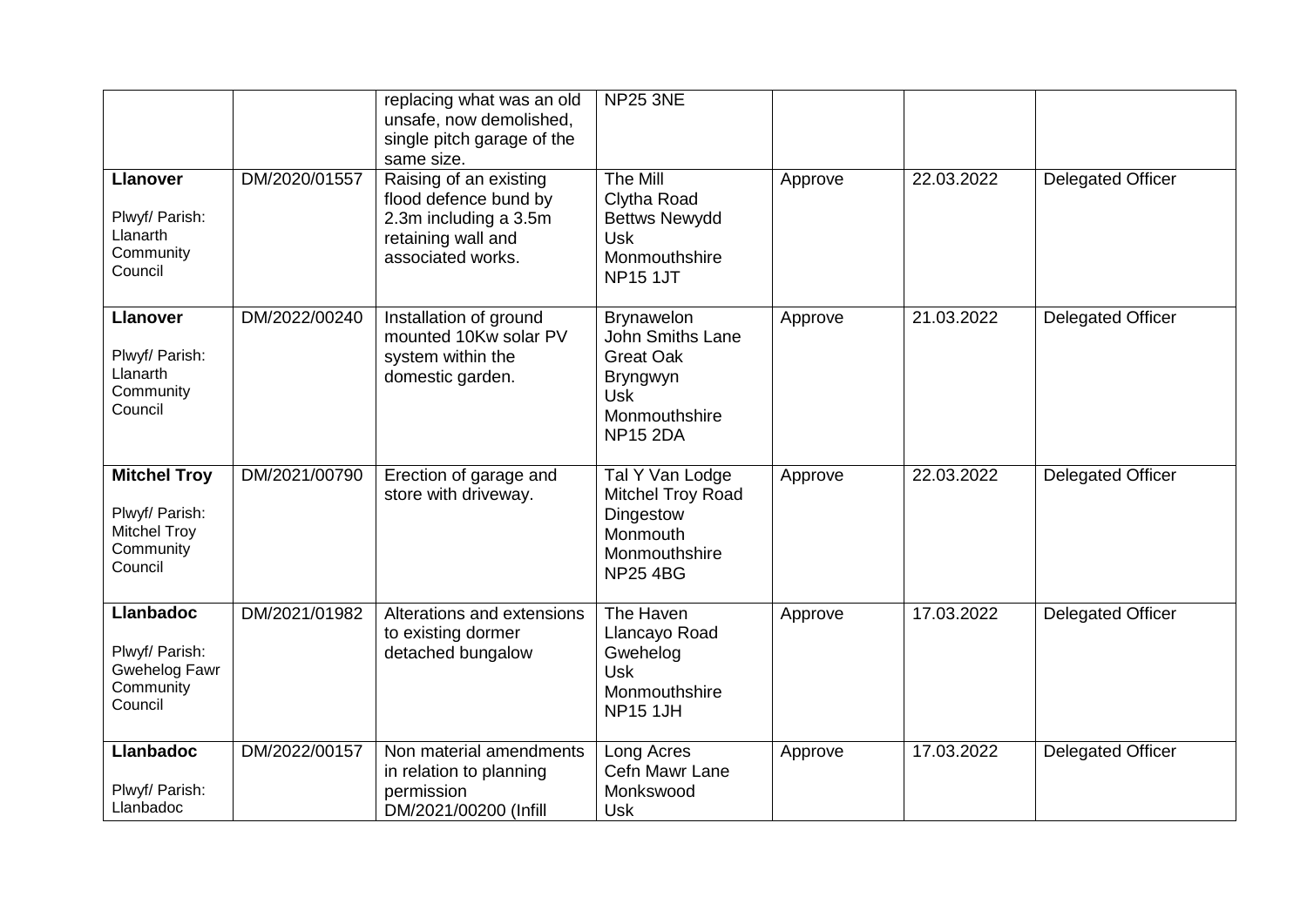| Community<br>Council                                       |               | below the existing single<br>storey porch to create an<br>enclosed porch on the<br>side elevation. On the<br>front elevation, turn a<br>french door into a window<br>and turn a window into a<br>french door) | Monmouthshire<br><b>NP15 1PX</b>                                                                     |                          |            |                          |
|------------------------------------------------------------|---------------|---------------------------------------------------------------------------------------------------------------------------------------------------------------------------------------------------------------|------------------------------------------------------------------------------------------------------|--------------------------|------------|--------------------------|
| Raglan<br>Plwyf/ Parish:<br>Raglan<br>Community<br>Council | DM/2021/00618 | Proposed change of use<br>of workman's hut to<br>holiday accommodation<br>and associated works.                                                                                                               | Cefn Tilla Court<br>Cefn Tilla Road<br>Llandenny<br><b>Usk</b><br><b>NP15 1DG</b>                    | Approve                  | 23.03.2022 | <b>Delegated Officer</b> |
| Raglan<br>Plwyf/ Parish:<br>Raglan<br>Community<br>Council | DM/2021/01987 | Erection of<br>commercial/light industrial<br>storage building adjacent<br>to existing similar<br>buildings.                                                                                                  | Little Castle Farm<br>Pen Y Parc Road<br>Raglan<br><b>Usk</b><br>Monmouthshire<br><b>NP15 2BX</b>    | Approve                  | 23.03.2022 | <b>Delegated Officer</b> |
| Raglan<br>Plwyf/ Parish:<br>Raglan<br>Community<br>Council | DM/2022/00369 | Proposed two storey<br>extensions and alterations,<br>including provision of<br>garage and relocation of<br>vehicular access.                                                                                 | New Trecastle Farm<br><b>Trecastle Road</b><br>Llangovan<br>Monmouthshire<br><b>NP25 4BW</b>         | Application<br>Withdrawn | 23.03.2022 | <b>Delegated Officer</b> |
| <b>Usk</b><br>Plwyf/ Parish:<br>Usk Town<br>Council        | DM/2021/01579 | Replacement of rear fire<br>escape _ Installation of<br>side access gate.                                                                                                                                     | 18 Maryport Street<br><b>Usk</b><br>Monmouthshire<br><b>NP15 1AE</b>                                 | Approve                  | 18.03.2022 | <b>Delegated Officer</b> |
| <b>Usk</b><br>Plwyf/ Parish:<br>Usk Town<br>Council        | DM/2022/00082 | Installation of 27 x black<br>solar PV panels on the<br>three south/south east-<br>facing roofs.                                                                                                              | The Granary<br>Little Castle Farm<br>Monmouth Road<br><b>Usk</b><br>Monmouthshire<br><b>NP15 1QY</b> | Approve                  | 22.03.2022 | <b>Delegated Officer</b> |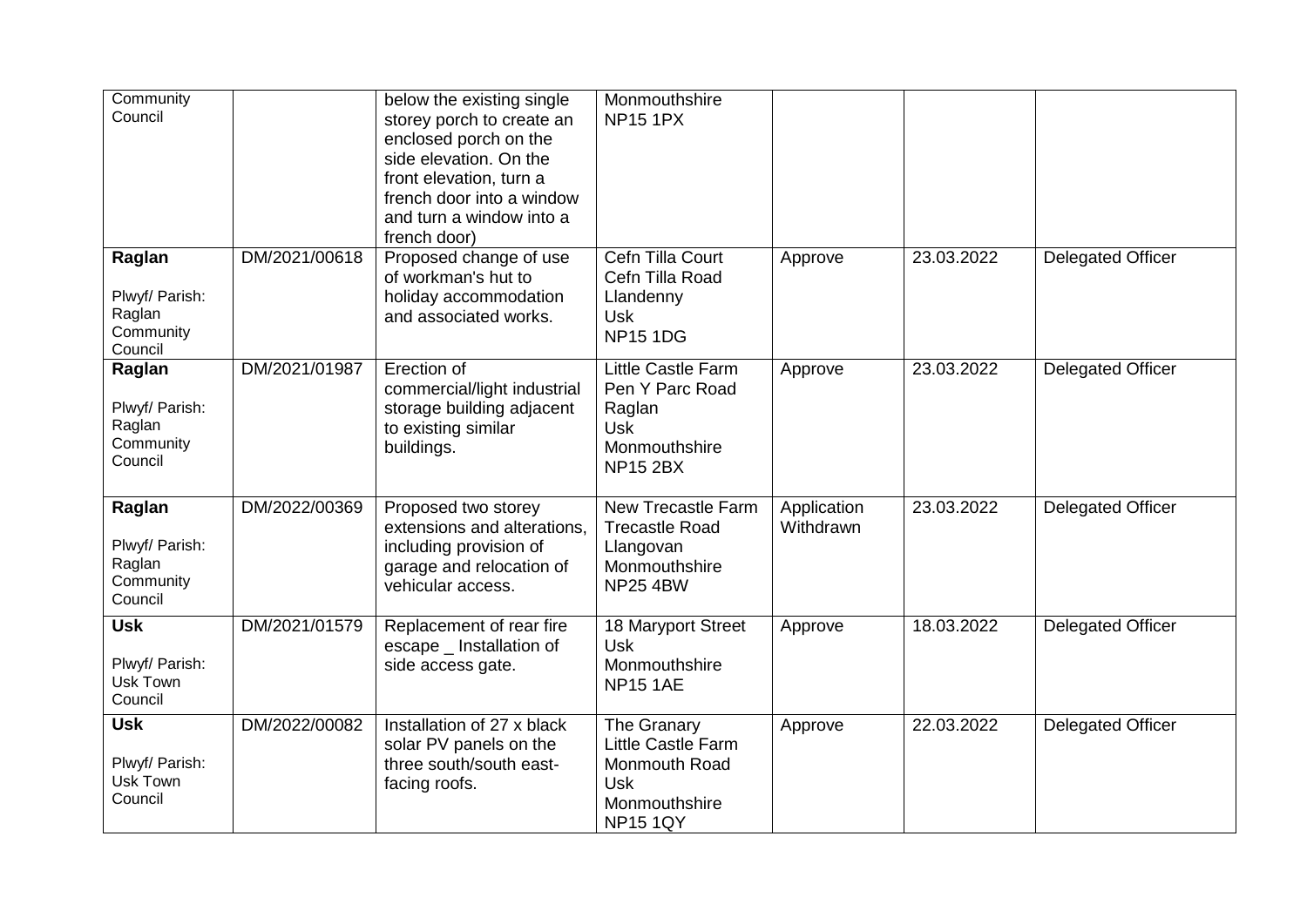| <b>St Arvans</b><br>Plwyf/ Parish:<br>Tintern<br>Community<br>Council       | DM/2022/00056 | Removal of a side<br>conservatory, erection of a<br>single story side and rear<br>extension.                                                                              | 2 Firgrove<br>Forge Road<br>Tintern<br>Chepstow<br>Monmouthshire<br><b>NP16 6TQ</b>                                | Approve | 18.03.2022 | <b>Delegated Officer</b> |
|-----------------------------------------------------------------------------|---------------|---------------------------------------------------------------------------------------------------------------------------------------------------------------------------|--------------------------------------------------------------------------------------------------------------------|---------|------------|--------------------------|
| <b>West End</b><br>Plwyf/ Parish:<br><b>Caldicot Town</b><br>Council        | DM/2022/00037 | Bedroom and bathroom<br>extension, access aids<br>and ramp.                                                                                                               | 8 Kipling Road<br>Caldicot<br>Monmouthshire<br><b>NP26 5LG</b>                                                     | Approve | 22.03.2022 | <b>Delegated Officer</b> |
| <b>Dewstow</b><br>Plwyf/ Parish:<br><b>Caldicot Town</b><br>Council         | DM/2019/01566 | Single storey side<br>extension.                                                                                                                                          | 19 Dewstow Road<br>Caldicot<br>Monmouthshire<br><b>NP26 4AG</b>                                                    | Refuse  | 22.03.2022 | <b>Delegated Officer</b> |
| <b>Portskewett</b><br>Plwyf/ Parish:<br>Portskewett<br>Community<br>Council | DM/2022/00057 | Discharge of condition 4<br>for planning decision<br>DM/2021/01482<br>(Construction Method<br>Statement).                                                                 | <b>Black Rock Cottage</b><br><b>Black Rock Road</b><br>Portskewett<br>Caldicot<br>Monmouthshire<br><b>NP26 5TP</b> | Approve | 21.03.2022 | <b>Delegated Officer</b> |
| <b>Castle</b><br>Plwyf/ Parish:<br>Abergavenny<br><b>Town Council</b>       | DM/2022/00424 | Discharge of conditions 3<br>and 4 relating to<br>application :<br>DM/2021/00723.                                                                                         | 26 Maes Y Llarwydd<br>Abergavenny<br>Monmouthshire<br>NP7 5LQ                                                      | Approve | 22.03.2022 | <b>Delegated Officer</b> |
| <b>Devauden</b><br>Plwyf/ Parish:<br>Devauden<br>Community<br>Council       | DM/2021/01710 | Strip the existing roof,<br>remove defective rafters<br>and other rotten timbers,<br>retain purlins and trusses,<br>stiffen severely bent<br>purlins, fix new rafters and | <b>Ty Croes</b><br>Model Farm<br>Nantgelli Farm To<br><b>Great House</b><br>Wolvesnewton<br>Devauden               | Approve | 17.03.2022 | <b>Delegated Officer</b> |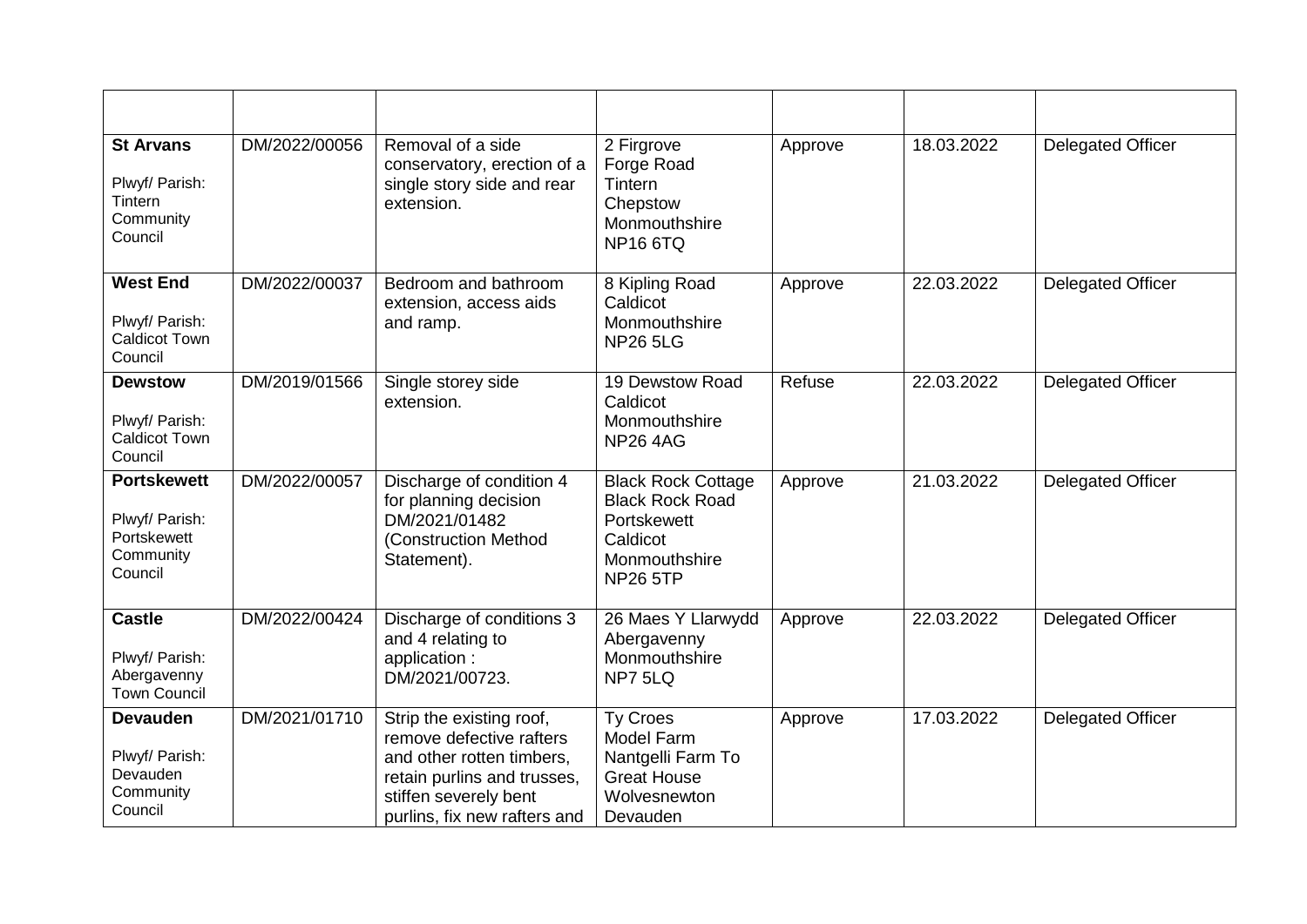|                                                                                            |               | re-roof.                                                                                                                                                                                                                                                                                                               | Chepstow<br>Monmouthshire<br><b>NP16 6NZ</b>                                                  |         |            |                          |
|--------------------------------------------------------------------------------------------|---------------|------------------------------------------------------------------------------------------------------------------------------------------------------------------------------------------------------------------------------------------------------------------------------------------------------------------------|-----------------------------------------------------------------------------------------------|---------|------------|--------------------------|
| <b>Dixton With</b><br><b>Osbaston</b><br>Plwyf/ Parish:<br>Monmouth<br><b>Town Council</b> | DM/2022/00092 | Erection of single-story<br>back extension to replace<br>existing shed, privy, and<br>conservatory.<br>Replacement of a non-<br>original bow-window<br>addition on front elevation<br>with flat three bay sash<br>windows.                                                                                             | 11 Monkswell Road<br>Monmouth<br>Monmouthshire<br><b>NP25 3PF</b>                             | Approve | 21.03.2022 | <b>Delegated Officer</b> |
| <b>Dixton With</b><br><b>Osbaston</b><br>Plwyf/ Parish:<br>Monmouth<br><b>Town Council</b> | DM/2022/00387 | Construction of a single<br>storey rear extension to<br>the rear of the existing<br>dwelling.                                                                                                                                                                                                                          | Perinton<br><b>Highfield Road</b><br>Osbaston<br>Monmouth<br>Monmouthshire<br><b>NP25 3HR</b> | Approve | 17.03.2022 | <b>Delegated Officer</b> |
| <b>Drybridge</b><br>Plwyf/ Parish:<br>Monmouth<br><b>Town Council</b>                      | DM/2022/00147 | Erection of porch.                                                                                                                                                                                                                                                                                                     | 36 Brook Estate<br>Monmouth<br>Monmouthshire<br><b>NP25 5AW</b>                               | Approve | 17.03.2022 | Delegated Officer        |
| <b>Green Lane</b><br>Plwyf/ Parish:<br><b>Caldicot Town</b><br>Council                     | DM/2021/02096 | New ground floor side<br>extension located to the<br>existing carport. Further<br>works involve new ramps<br>located to the front and<br>rear of the property as<br>plans indicate and to be<br>modular<br>design/construction. Lastly<br>various alterations<br>included such as a new<br>front door, concrete paving | 11 Chepstow Road<br>Caldicot<br>Monmouthshire<br><b>NP26 4HY</b>                              | Approve | 17.03.2022 | <b>Delegated Officer</b> |